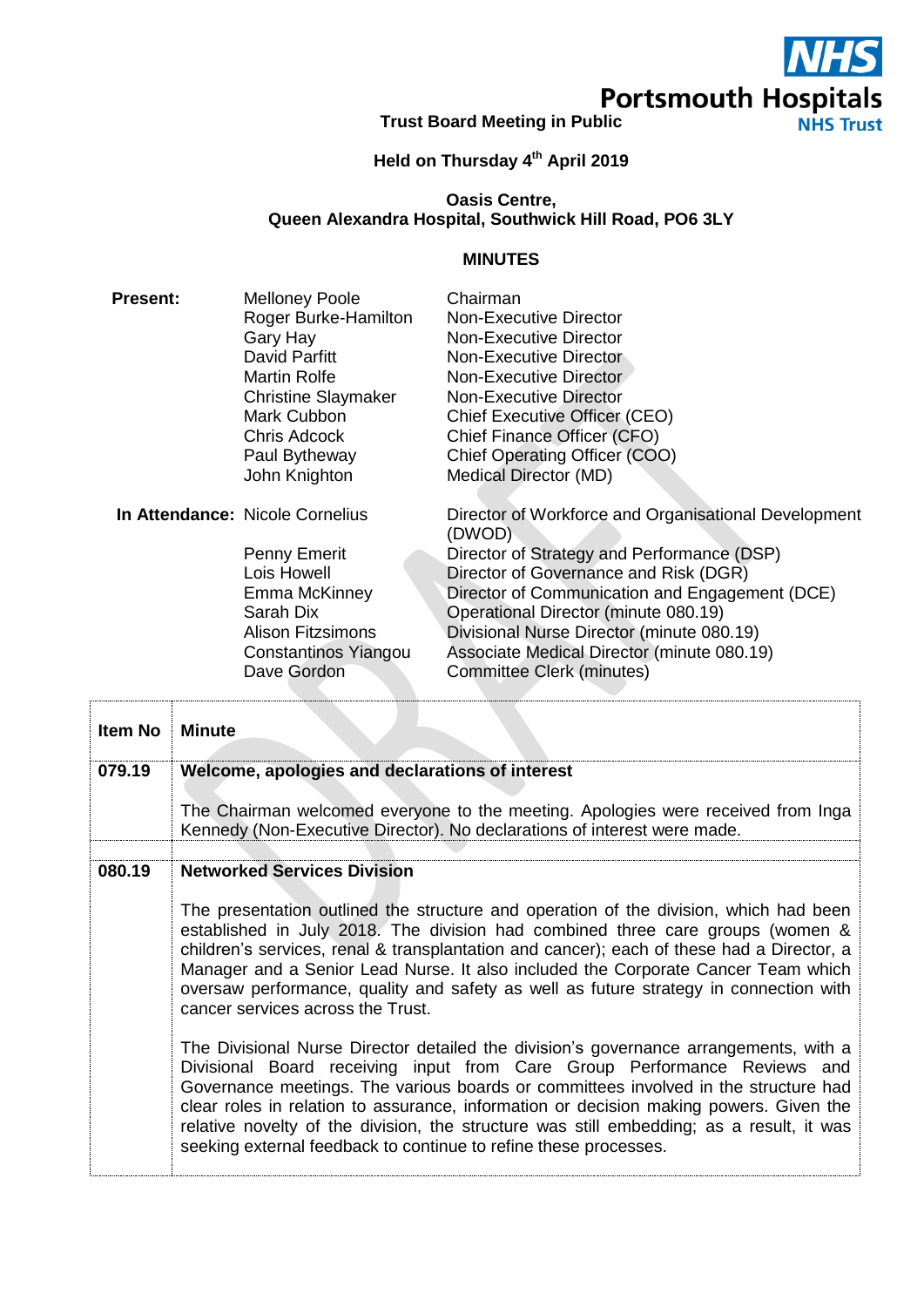The level of change involved in the new arrangements had proved challenging, as had the existence of a number of vacancies within it (particularly in the Corporate Cancer Team). However, rapid prioritisation of cancer standards had seen a significant improvement in performance. Recruitment to key posts had also helped embed the structure. Finance had proved challenging, but the recent appointment of an Operational Director was improving this situation. However, this would continue to be a priority in 2019 – 20 (with particular reference to transformational working).

The division would also continue to prioritise its workforce issues. Clinical leadership for the Cancer Care Group was an area for development, as was learning from incidents and deaths. Performance and accountability was a focus for the division for the foreseeable future. Risks identified (as well as those discussed above) included the lack of confirmed cost improvements within the division. This would be mitigated through challenge to care groups. Patient waiting times (particularly with reference to cancer) were another potential risk, with the harm review process identified as an area for mitigation in this regard. The imminent replacement of a number of IT systems was another area of activity in 2019 – 20.

The long term strategic aims of the division were to develop the division's identity, deliver the cancer and birthing strategies, bolster transformational working and improve engagement with service users (using the excellent example provided by the renal service).

The Chairman welcomed the clarity regarding the evolution of the division since its inception and the realistic analysis of the areas for development in the future. Roger Burke-Hamilton asked whether the division had adequate IT support, and the Director of Strategy and Performance responded that the Digital strategy was being developed and would include a review of support services. The divisional team also confirmed that they had dedicated support for specific IT systems. David Parfitt asked whether the division felt it had control over its own budget; the Divisional Nurse Director replied that the early absence of a Finance Business Partner had been problematic, but that work had subsequently been undertaken to clarify the division's budget and where staff were placed in the new structure. This had allowed planning for 2019 – 20 to be based on clearer understanding and with better controls. The Operational Director added that establishing accountability across the division was imperative. David Parfitt also inquired about Cost Improvement Programmes; the Operational Director responded that clinical engagement had helped identify easy savings that could be made quickly, and also longer term, more transformative efficiencies. The Director of Strategy and Performance outlined how the division had also considered reconfiguration and digital business partners when appraising its IT provision..

Christine Slaymaker requested details on the transformational work being planned; the Operational Director identified the Birthing Strategy review and work with gynaecology and Multi-Disciplinary Teams (MDTs) as key projects. The Associate Medical Director added review of the cancer pathways as a priority, with the Divisional Nurse Director highlighting work on immunotherapy transfer. Workforce realignment (particularly in renal) would also be imperative. Gary Hay highlighted the references to the importance of culture and sought more information on the context for the division. The Divisional Nurse Director raised the possibility that any new structure could be seen by staff as an impediment to service provision; instead, it was vital to promote the importance of new processes in creating the division's new identity and providing extra assurance. The Chairman welcomed the information presented, and awaited the planned presentations from the other divisions and the further context they would provide.

The Trust Board extended their thanks to those providing the presentation.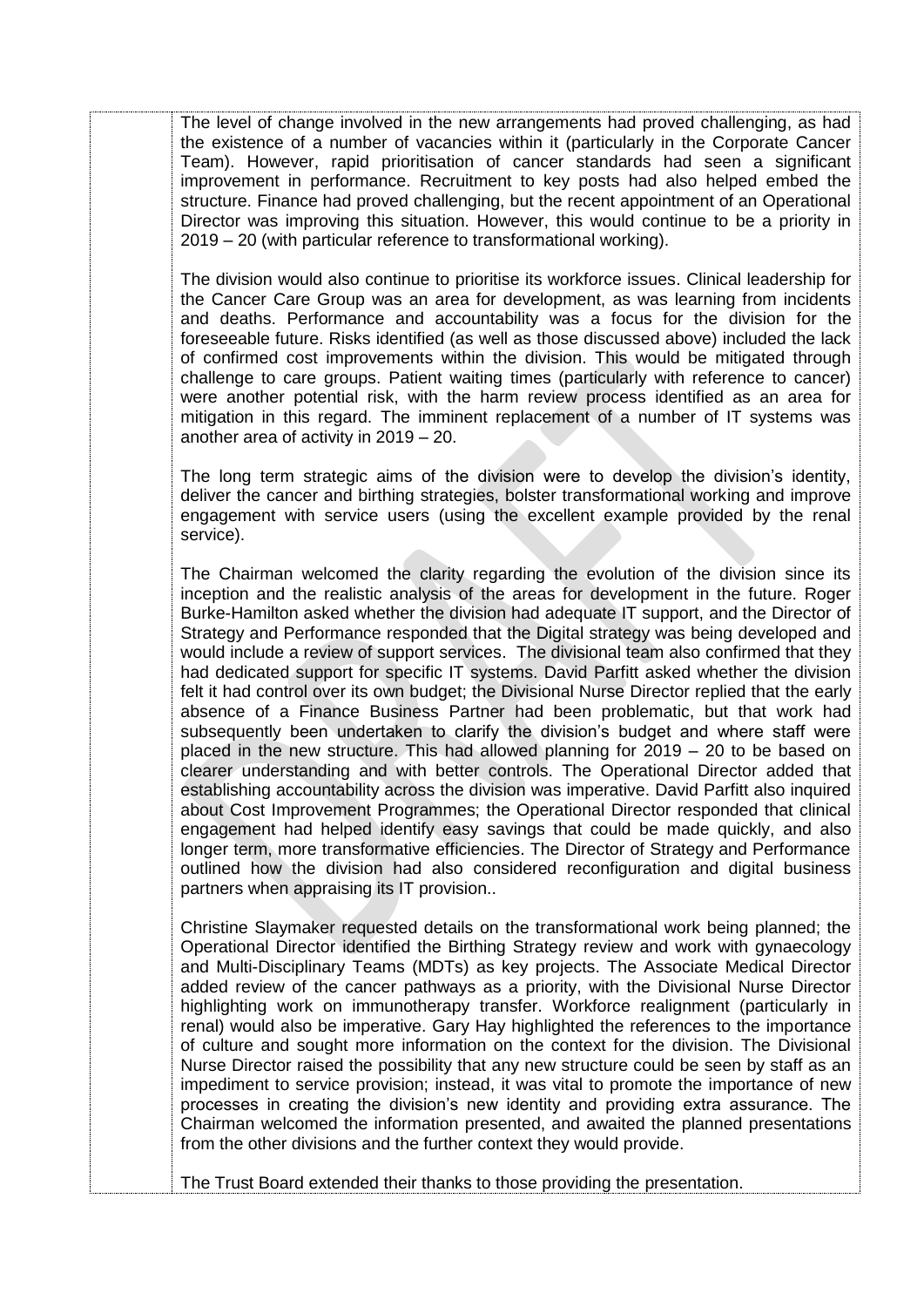| 081.19 | Minutes of the last meeting                                                                                                                                                                                                                                                                                                                                                           |
|--------|---------------------------------------------------------------------------------------------------------------------------------------------------------------------------------------------------------------------------------------------------------------------------------------------------------------------------------------------------------------------------------------|
|        | The minutes of the meeting of $7th$ March 2019 were approved as a true and accurate<br>record.                                                                                                                                                                                                                                                                                        |
|        |                                                                                                                                                                                                                                                                                                                                                                                       |
| 082.19 | Matters arising / summary of agreed actions                                                                                                                                                                                                                                                                                                                                           |
|        | The Board reviewed the Action Log. The Director of Governance and Risk informed the<br>Board that the Freedom to Speak Up self-assessment had been moved to a different<br>workshop. In addition, the Board Code of Conduct would return as an agenda item later<br>in $2019 - 20$ .                                                                                                  |
| 083.19 | Notification of any other business                                                                                                                                                                                                                                                                                                                                                    |
|        | No notification of any other business was given.                                                                                                                                                                                                                                                                                                                                      |
|        |                                                                                                                                                                                                                                                                                                                                                                                       |
| 084.19 | <b>Chairman's opening remarks</b>                                                                                                                                                                                                                                                                                                                                                     |
|        | The Chairman was anticipating the forthcoming series of divisional presentations; the<br>decision to wait until the new structure had consolidated had made these items more<br>substantive. This development was vital in improving performance management as<br>required, providing an additional layer of assurance, facilitation, confidence and identity.                        |
|        | The Chairman advised that at future meetings the order of the agenda would be varied<br>to ensure periodic prioritisation of all board business.                                                                                                                                                                                                                                      |
| 085.19 | <b>Chief Executive's Report</b>                                                                                                                                                                                                                                                                                                                                                       |
|        | The Chief Executive Officer addressed the following key issues:                                                                                                                                                                                                                                                                                                                       |
|        | <b>Executive team recruitment:</b> The Chief Operating Officer would be leaving the Trust in<br>the near future; the Chief Executive Officer and Director of Workforce and Organisational<br>Development were leading the recruitment of his successor. Interviews for the post will<br>take place on 21 <sup>st</sup> May 2019, with Non-Executive Directors invited to participate. |
|        | <b>Quality reporting:</b> The Director of Governance and Risk would be presenting a report to<br>the Trust Board on 1 <sup>st</sup> May 2019 regarding the work programme for quality governance.<br><b>Action: DGR</b>                                                                                                                                                               |
|        | Urgent Care Standards: It had been announced on 3 <sup>rd</sup> April 2019 that the Trust would be<br>one of 14 to undertake a pilot of the new standards. The full details of this were awaited,<br>but would be clarified shortly. As a result, the Board would receive an agenda item on<br>this matter at its next meeting on 1 <sup>st</sup> May 2019.                           |
|        | <b>Action: COO</b>                                                                                                                                                                                                                                                                                                                                                                    |
|        | The Chief Executive advised, further to his previous report, that a discussion about the<br>promotion of the Trust's values, and its expectations regarding compassionate care that<br>a discussion on these matters would take place at the Board meeting on 1 <sup>st</sup> May 2019.<br><b>Action: DCE</b>                                                                         |
|        | The draft Care Quality Commission report into its winter inspection had now been<br>received by the Trust. A response was being compiled; once it had been finalised and<br>published, this matter would also be taken by the Trust Board as an agenda item.<br><b>Action: CEO</b>                                                                                                    |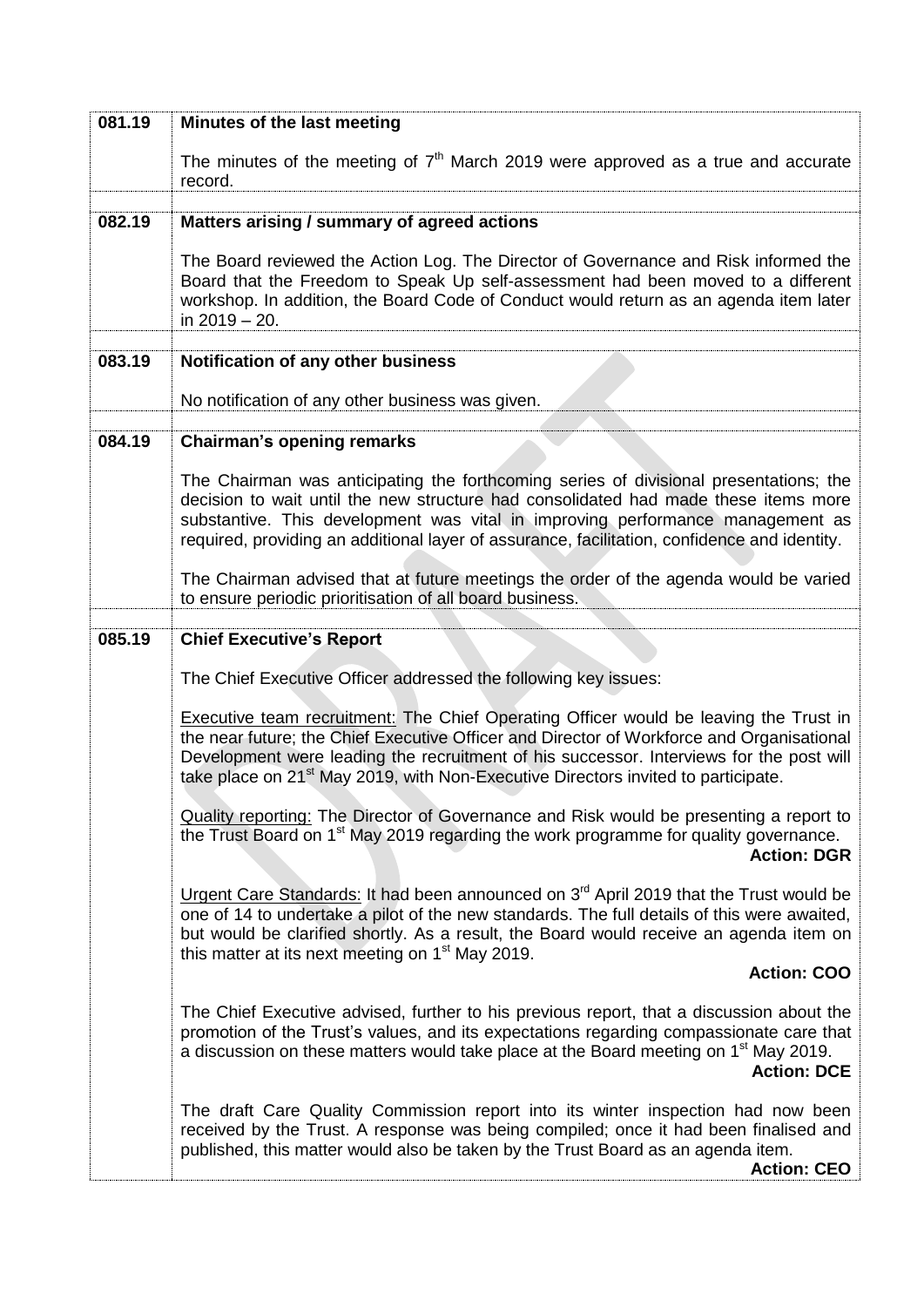|        | Gary Hay raised the reference to care in the community in the Chief Executive's report.<br>The Chief Executive Officer replied that the volume of admissions to the Trust had risen<br>significantly, with type 1 (e.g. accident and emergency) attendances 17.5% higher in<br>February 2019 than February 2018. This had put great pressure on front door services,<br>which was compounded by difficulties with discharges - the number of patients waiting<br>for care in the community exceeded plans. Three areas to be developed on this matter<br>were systems and processes, winter beds and staff. Systems required greater<br>consistency and efficiency, with all partners acknowledging the issues and working on<br>improvements. 2019–20 would also see increased capacity for winter, with significant<br>investment for this being finalised. The Chief Operating Officer specified that funding for<br>14 beds had been allocated under winter planning for 2018–19, but an acuity change<br>had led to demand being nearly double this. Business processes for the complex<br>discharge team were being analysed to assess any improvements that could be made.<br>David Parfitt asked if there was an understanding across the region of the drivers for<br>increased acuity and demand. The Chief Operating Officer responded that this was<br>presently unclear, although information from sources such as GPs could be triangulated<br>with the intention of establishing this. It was also noted that the number of admissions<br>had increased generally; discussions with GPs regarding joint initiatives to manage<br>demand appropriately were ongoing. The links between operational pressures and<br>quality of care were appreciated by all parties concerned, and there would be a focus on<br>patients with problems caused by frailty.<br>Christine Slaymaker sought clarification as to the issues affecting discharge services<br>(e.g. capacity, funding, care home provision). The Chief Executive Officer advised the<br>Board that £4 million had been invested in the discharge system, but a bed deficit of<br>approximately 50 remained; at times of peak demand, this could double. Such capacity<br>issues also had an impact on patient flow, making the procurement of appropriate<br>facilities imperative for 2019-20. At present, processes for discharge could also be<br>improved; NHS Improvement was supporting the Trust on revising this to provide a more<br>integrated discharge service. The Medical Director added that nursing homes had<br>provided indications that the volume and acuity of demand had increased; anecdotal<br>indications suggested that nursing capacity, risk appetite and quality concerns may be<br>factors in this. In addition, cases admitted to hospitals may have greater care needs by<br>the time of admission than might have been the case had alternatives within the<br>community been employed at an earlier stage. The "Humanising Healthcare" work would<br>analyse data regarding the sources of admissions and their movement through the care<br>system. |
|--------|---------------------------------------------------------------------------------------------------------------------------------------------------------------------------------------------------------------------------------------------------------------------------------------------------------------------------------------------------------------------------------------------------------------------------------------------------------------------------------------------------------------------------------------------------------------------------------------------------------------------------------------------------------------------------------------------------------------------------------------------------------------------------------------------------------------------------------------------------------------------------------------------------------------------------------------------------------------------------------------------------------------------------------------------------------------------------------------------------------------------------------------------------------------------------------------------------------------------------------------------------------------------------------------------------------------------------------------------------------------------------------------------------------------------------------------------------------------------------------------------------------------------------------------------------------------------------------------------------------------------------------------------------------------------------------------------------------------------------------------------------------------------------------------------------------------------------------------------------------------------------------------------------------------------------------------------------------------------------------------------------------------------------------------------------------------------------------------------------------------------------------------------------------------------------------------------------------------------------------------------------------------------------------------------------------------------------------------------------------------------------------------------------------------------------------------------------------------------------------------------------------------------------------------------------------------------------------------------------------------------------------------------------------------------------------------------------------------------------------------------------------------------------------------------------------------------------------------------------------------------------------------------------------------------------------------------------------------------------------------------------------------------------------------------------------------------------------------------------------------------------------------------------------------|
|        | The Board accepted the Chief Executive Officer's report.                                                                                                                                                                                                                                                                                                                                                                                                                                                                                                                                                                                                                                                                                                                                                                                                                                                                                                                                                                                                                                                                                                                                                                                                                                                                                                                                                                                                                                                                                                                                                                                                                                                                                                                                                                                                                                                                                                                                                                                                                                                                                                                                                                                                                                                                                                                                                                                                                                                                                                                                                                                                                                                                                                                                                                                                                                                                                                                                                                                                                                                                                                      |
| 086.19 | 2019 - 20 Operating Plan                                                                                                                                                                                                                                                                                                                                                                                                                                                                                                                                                                                                                                                                                                                                                                                                                                                                                                                                                                                                                                                                                                                                                                                                                                                                                                                                                                                                                                                                                                                                                                                                                                                                                                                                                                                                                                                                                                                                                                                                                                                                                                                                                                                                                                                                                                                                                                                                                                                                                                                                                                                                                                                                                                                                                                                                                                                                                                                                                                                                                                                                                                                                      |
|        | The Director of Strategy and Performance had previously presented the Plan to a joint<br>meeting of committee Chairmen. The meeting had recommended the Plan to the Board<br>for approval, with the submission to NHS Improvement to be made on 4 <sup>th</sup> April 2019. The<br>risks identified in the paper would be the subject of ongoing discussions with committees<br>throughout $2019 - 20$ .<br>In particular, the joint meeting had examined the dependencies across the Plan, and it<br>was noted that the level of alignment had increased from previous years. This                                                                                                                                                                                                                                                                                                                                                                                                                                                                                                                                                                                                                                                                                                                                                                                                                                                                                                                                                                                                                                                                                                                                                                                                                                                                                                                                                                                                                                                                                                                                                                                                                                                                                                                                                                                                                                                                                                                                                                                                                                                                                                                                                                                                                                                                                                                                                                                                                                                                                                                                                                           |
|        | improvement was based on the learning taken from the process of drafting the 2018 -<br>19 version. It had also discussed the role of the divisions in the delivery of the Plan and<br>associated risks, and the commitment of the Executive Team to its content. The role of<br>the various committees in scrutinising delivery of the Plan was also considered, with                                                                                                                                                                                                                                                                                                                                                                                                                                                                                                                                                                                                                                                                                                                                                                                                                                                                                                                                                                                                                                                                                                                                                                                                                                                                                                                                                                                                                                                                                                                                                                                                                                                                                                                                                                                                                                                                                                                                                                                                                                                                                                                                                                                                                                                                                                                                                                                                                                                                                                                                                                                                                                                                                                                                                                                         |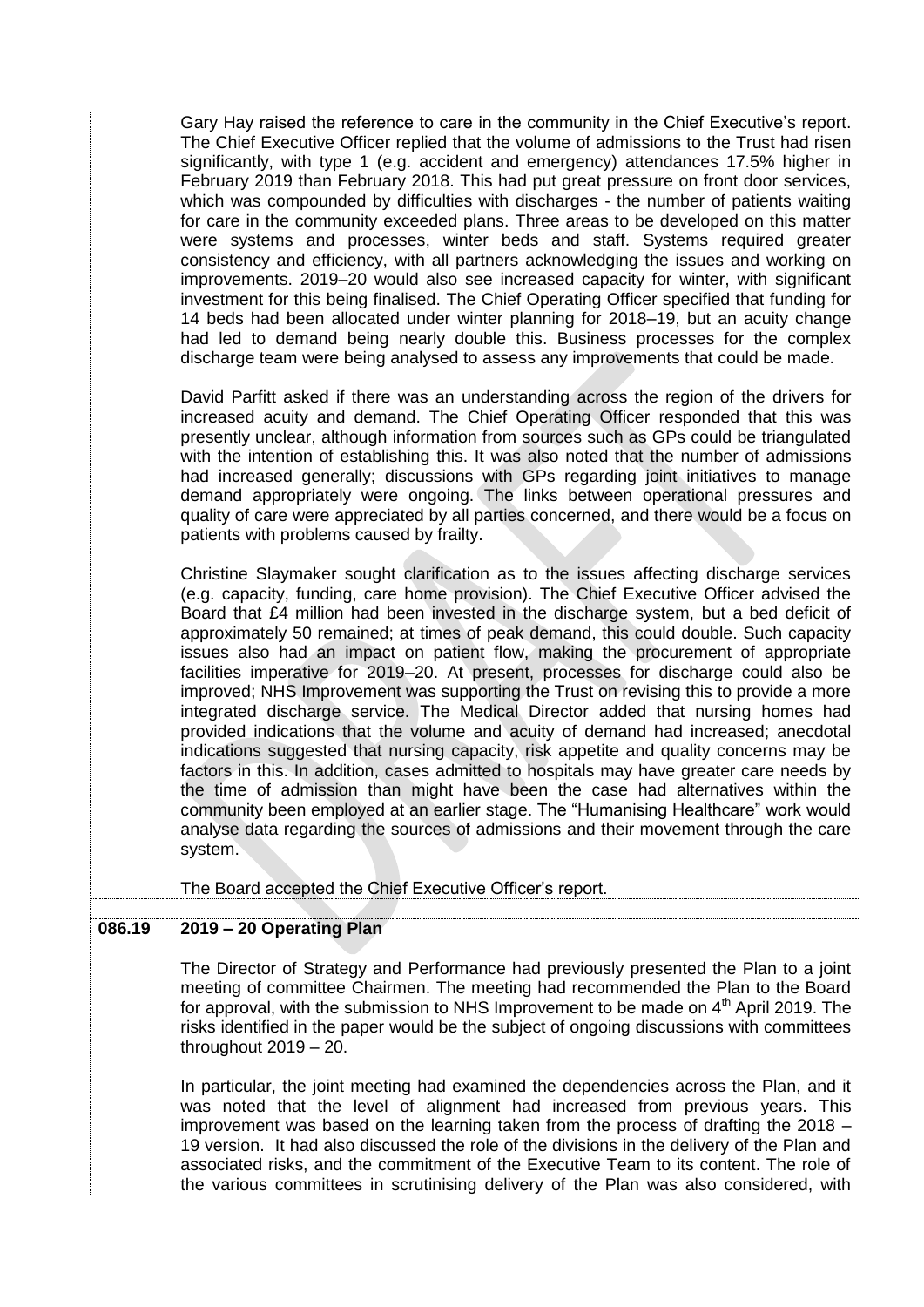each committee to receive a report on the Plan initiating a discussion on this matter over coming weeks. A public facing document, providing a narrative, would be taken by the Trust Board with the next strategy update.

### **Action: DSP**

Christine Slaymaker (who chaired the joint meeting referred to above) provided her comments. In particular, she had been assured by the level of alignment evident, which had exceeded her expectations. The commitment of Executives to the Plan was welcomed. Martin Rolfe added that the tracking of assumptions (especially at divisional level) would be crucial. Gary Hay concurred, and stated that committees would need to align in a similar fashion to the Plan itself. David Parfitt considered that the document was as rigorous as possible at this stage of the Trust's improvement trajectory.

The Chief Financial Officer highlighted one particular risk (income agreement), the assessment of which had yet to be concluded. Daily negotiations were being held to ensure that it did not create an excessive cost improvement requirement in order to reach a break-even forecast for 2019 – 20. Instead, it needed to be based on a joint planning process; a risk assessment of the relevant contractual negotiations would be produced and reported to the Finance and Infrastructure Committee in April 2019.

## **Action: CFO**

The Chief Executive Officer had appreciated the joint meeting and the opportunity it offered to consider how the Plan should be taken forward. The Chairman thanked the Director of Strategy and Performance for her work in preparing for the joint meeting.

### The Board noted the Plan.

# **087.19 Finance & Infrastructure Committee Feedback (including Financial Plan 2019 – 20)**

The Chairman of the Committee (Christine Slaymaker) discussed the challenges for the delivery of the revised year-end forecast. The Agenda for Change pay award and Project Jill were of particular note in this regard. In order to maximise utilisation of the 2018/19 Capital Resource Limit, a number of items from the 2019/20 capital plan had been brought forward in order to address slippage in the 2018/19 programme. Spending had also been brought forward for items which had not been purchased in-year. The Financial Plan for 2019-20, based on the Operational Plan, had been discussed, with the associated risks outlined in the report provided in the agenda papers. Pressures on the Capital Programme also meant that the Trust will have to continue to prioritise expenditure. The cash mandate would be activated should payments not be received as appropriate during 2019 – 20.

The Committee had also raised the need for a Board level discussion of risk appetite. This would need to be a strategic conversation outlining general principles rather than granular detail of specific cases. Meanwhile, the Trust's approach on infrastructure was improving, with a better focus on the strategic overview than was previously the case.

The business cases presented to the Committee had been recommended for approval. The endoscopy case had included more detail on the financial implications; it was acknowledged that the Trust compiled bids with good information on quality but less so on monetary matters. Meanwhile, a detailed examination of the overseas recruitment case had provided evidence that the risk level was significantly lower than anticipated. This resulted from the fact that the £3.8 million headline figure would only be incurred if the nurses were recruited; elements of the expenditure would not be incurred if the campaign did not achieve its targets. The extension of the haemodialysis contract was also agreed. As a general principle, the Trust was requested to ensure that financial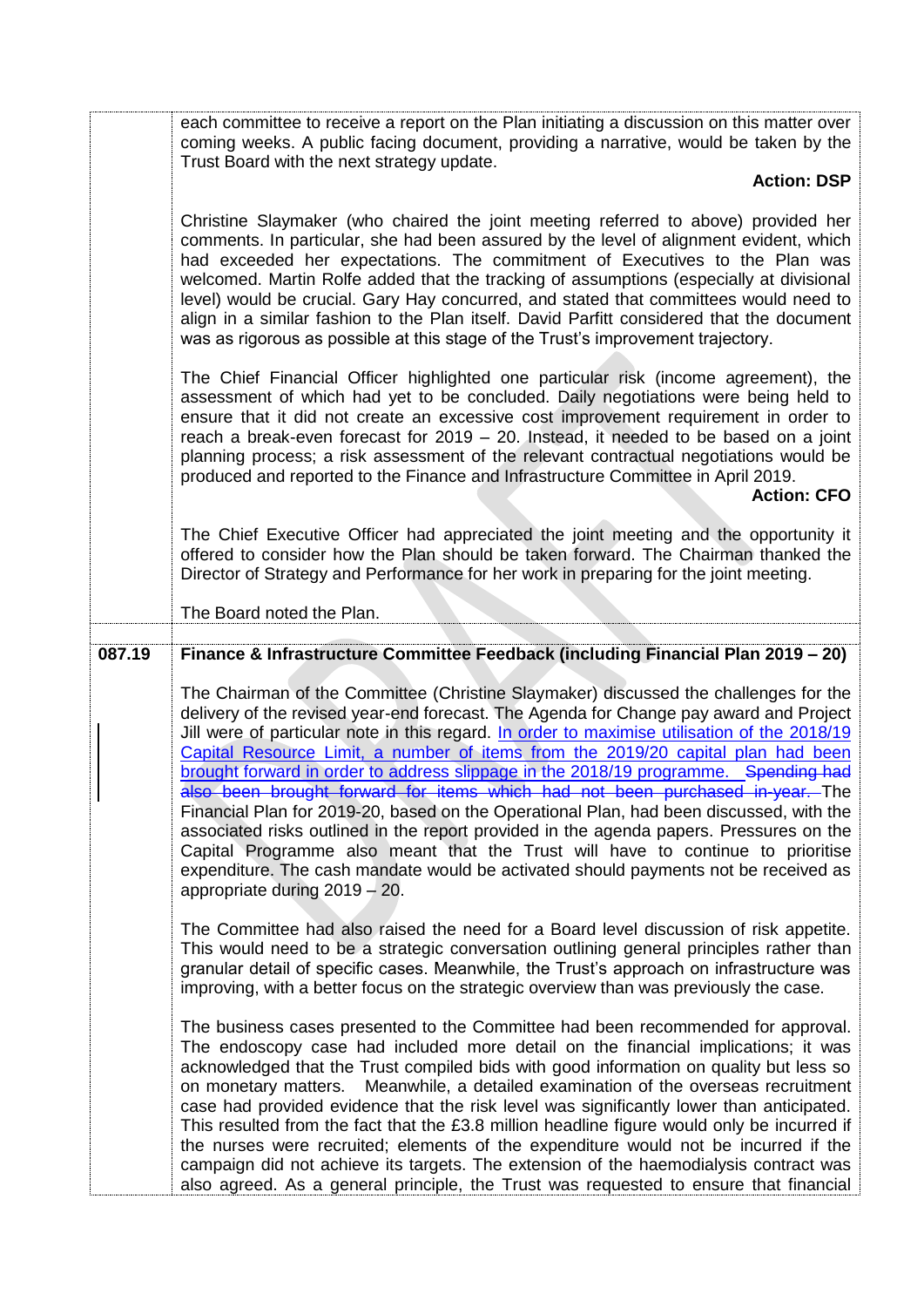aspects of business cases were clearly stated in reports presented to the Committee. The progress of cases which had been accepted was also required.

The Board felt that it had not had sufficient opportunity to scrutinise the three business cases recommended by the Finance & Infrastructure Committee and declined to make a decision on them at the meeting. The Board did, however, agree to use its powers under Standing Order 6.3 to make a decision about the three business cases outside of the formal meeting.

**Action: DGR**

The Board noted the Committee's report.

**Post meeting note:** The Board subsequently agreed all three business cases.

## **088.19 Financial performance report analysis**

The Chief Financial Officer reported on the current position, with the caveat that the closure of the 2018–19 accounts in progress. The data presented in the report covered the period up to the end of February 2019, with non-recurrent items set to leave the deficit at £34.8 million. However, as reported in minute 087.19 external factors subsequent to this had compromised the forecast. There was no mitigation for these issues; work with regulators had been initiated with a view to establishing how these could be addressed. The level of unscheduled care had also driven up staffing costs; there was some, but not complete, mitigation for this.

The Chairman noted the planning which had taken place, and the external nature of the issues which had led to problems with meeting the revised forecast. The Chief Financial Officer added that the Trust was working with system partners on these matters; however, year-end deadlines made time to resolve this very limited.

Christine Slaymaker asked if Board members felt that financial reporting provided a clear outline of the Trust's position. The Chairman wished to note that she was confident that it offered general guidance to members on key areas. The Medical Director noted the further assurance provided by Trust Leadership Team discussions on financial performance. Roger Burke-Hamilton stated that understanding the cycle of financial decision making was imperative; the joint meeting noted in minute 087.19 was an example of addressing this. Gary Hay added that he was confident regarding major investment decisions, but needed more assurance on cost improvement programmes and financial controls. The Director of Strategy and Performance stressed the importance of linking financial assumptions to operational delivery. David Parfitt also noted that, whilst the year-end position provided clarity on overall performance, it was vital that the position was understood earlier in the financial year. The Director of Governance and Risk welcomed the triangulation of financial information through diverse discussions; this provided a breadth of views and rich discussion. Martin Rolfe emphasised the need for an understanding of the key assumptions which had an impact on a number of areas; members needed to understand the mechanisms to track them and their implications across the Trust. The Chief Executive Officer concluded that there was consensus that there was visibility concerning Trust finances. It was important to build on the work that was underway regarding alignment and ensuring committees were triangulating analysis.

Given these points, the Trust Board resolved for a joint meeting of committee Chairmen to be organised for the mid-point of the 2019 – 20 financial year.

The Board noted the report.

**Action: Committee Clerk / DSP**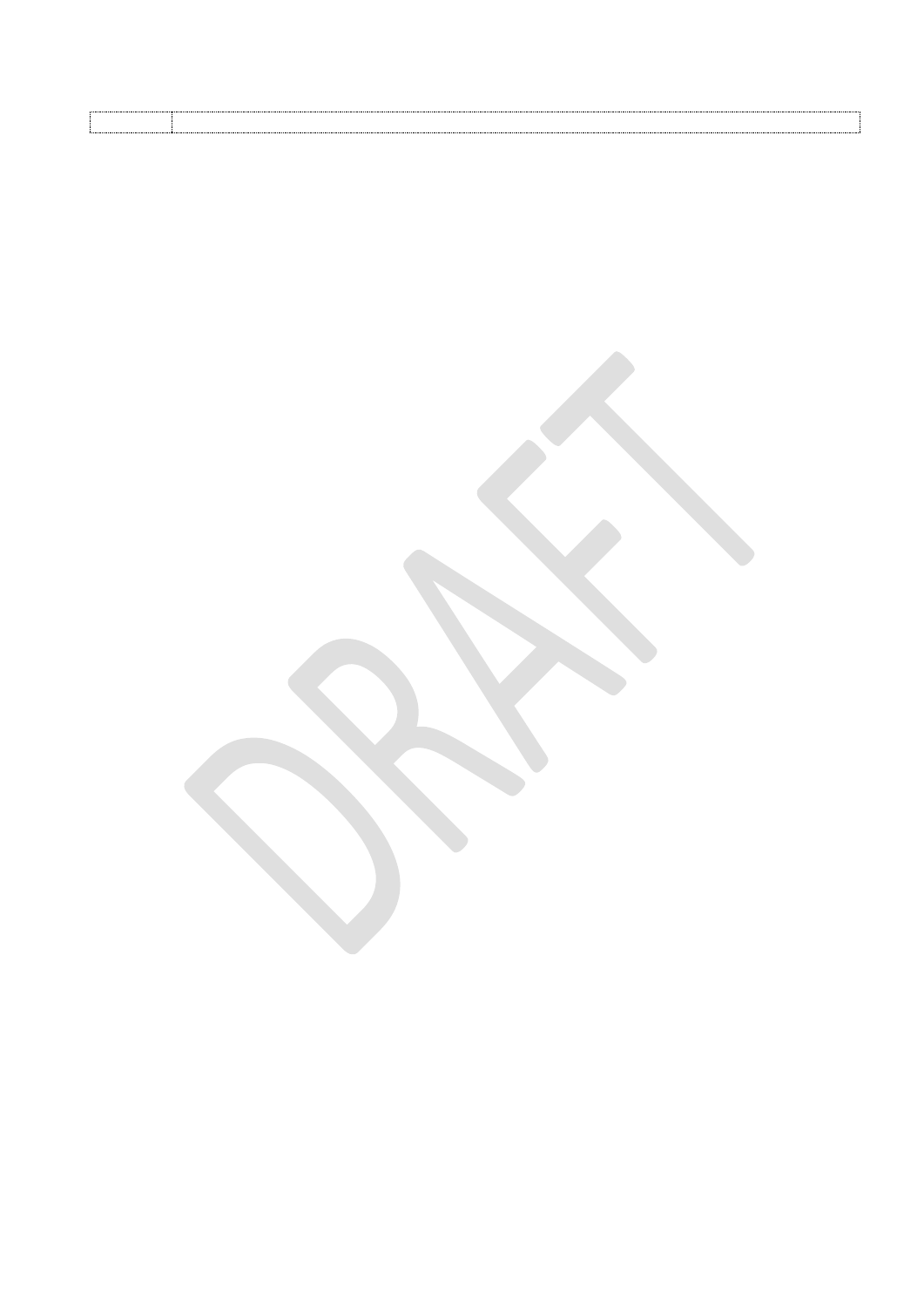| 089.19 | <b>Quality and Performance Committee feedback</b>                                                                                                                                                                                                                                                                                                                                                                                                                                                                                                                                                                                                                                   |
|--------|-------------------------------------------------------------------------------------------------------------------------------------------------------------------------------------------------------------------------------------------------------------------------------------------------------------------------------------------------------------------------------------------------------------------------------------------------------------------------------------------------------------------------------------------------------------------------------------------------------------------------------------------------------------------------------------|
|        | The Chairman of the Committee (Martin Rolfe) highlighted the Integrated Performance<br>Report which had been discussed by the Committee; this had been a productive<br>discussion, but was hampered by the publication of the document on the morning of the<br>meeting. As a result, the Committee prioritised timeliness over perfection regarding the<br>data. This particularly applied to the context, where long term trends were being<br>analysed. Should the final verified data be significantly different from preliminary<br>estimates, this could be highlighted for the Committee at the meeting.                                                                     |
|        | The quality discussion had led to a discussion on compassionate care. Given the link<br>between operational pressure and quality of care (proven by a range of metrics and<br>triangulated data), this was a matter the Committee would continue to monitor. The<br>incidence of MSSA cases indicated that previous improvements had deteriorated after a<br>reduction in focus, suggesting that those improvements had not been sufficiently<br>embedded to become permanent. In terms of mental health, 16 - 18 year olds had been<br>subject to above average waiting times; the extension of the Children and Adolescent<br>Mental Health Service was intended to improve this. |
|        | In terms of the friends and family test, there had been a rise in the number of 'not<br>recommend' responses. Much of this increase appeared to be linked to staff attitudes<br>and compassionate care. The resulting discussion on the observation of care had links<br>to previous Board conversations on compassion and Trust values.                                                                                                                                                                                                                                                                                                                                            |
|        | The diverse subjects covered in the Quality Recovery Plan and the fluctuation in the<br>level of performance led to a discussion about the need for clarity on reporting. In<br>particular, the areas being measured and the timeframes involved were required; as it<br>stood, the Committee felt that there was too much emphasis on short term issues. The<br>Committee was satisfied with the planned Shared Assurance Programme and the insight<br>it provided to the Clinical Commissioning Group.                                                                                                                                                                            |
|        | With regard to incident reporting, it was vital that those presenting their concerns<br>received feedback. This applied even in cases where the decision was that no further<br>action should be taken. Unless this was done, there was a risk that a perception of<br>inaction on the part of the Trust would become prevalent. It was also imperative that any<br>case of suppression of staff concerns was met with clear, firm action.                                                                                                                                                                                                                                          |
|        | The Chief Executive Officer stated that the issues regarding observations of care would<br>form part of the report to the Trust Board on compassionate care.<br><b>Action: DCE</b>                                                                                                                                                                                                                                                                                                                                                                                                                                                                                                  |
|        | The Director of Governance and Risk agreed that future Integrated Performance Reports<br>would be based on provisional data. This would ensure timely dispatch to members for<br>consideration.                                                                                                                                                                                                                                                                                                                                                                                                                                                                                     |
|        | <b>Action: DGR</b><br>The Board noted the update.                                                                                                                                                                                                                                                                                                                                                                                                                                                                                                                                                                                                                                   |
| 090.19 | Safety, quality and operational performance report analysis                                                                                                                                                                                                                                                                                                                                                                                                                                                                                                                                                                                                                         |
|        | The Medical Director highlighted the main points of the report, with particular reference<br>to amendments made to reporting in recent iterations. The number of safety events was<br>high in February 2019; however, falls and pressure ulcers had not seen a continuation of<br>January 2019's increase. There had been some pressure on the ambulance service<br>leading to a number of holds. All actions identified to address the MSSA issue<br>referenced in minute 089.19 had been taken by the time of the Quality and Performance                                                                                                                                         |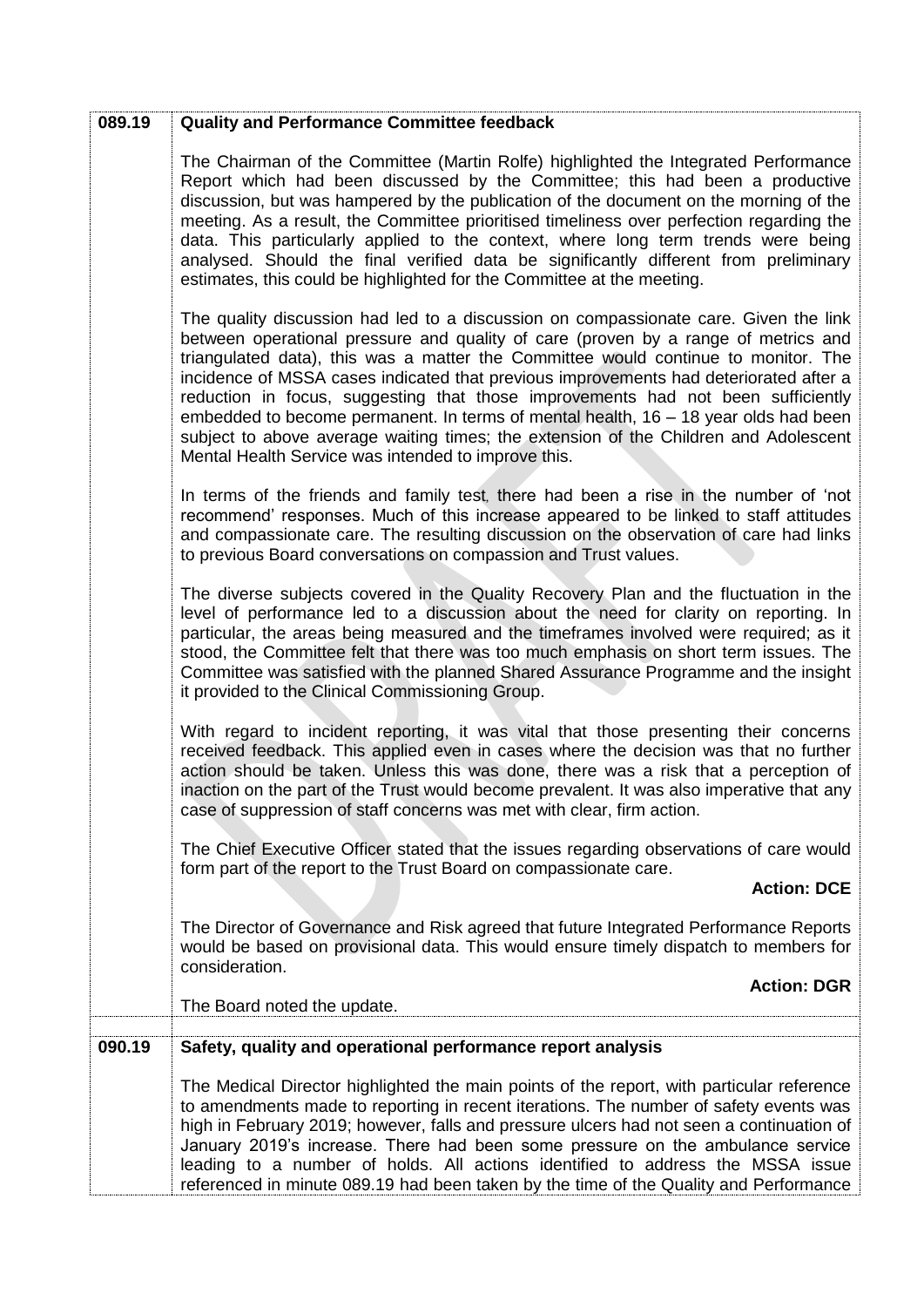Committee meeting. Data reporting on sepsis and deteriorating patients was being modified and was not yet complete. However, there had been significant improvements in this version of the Integrated Performance Report.

Reporting for mental health had also undergone significant change. This was partly the result of dedicated capacity being allocated to some of the identified areas for improvement. Some of the layout and data for medication safety had been modified to reflect the themes arising from qualitative assessment. As an example, insulin prescribing was a particular area for potential harm. Given this, a small working group had been established to ensure effective oversight of related reported incidents.

Despite recent operational pressures and occupancy issues, the Trust was substantially below its trajectory on C. difficile cases. This had been achieved through rapid isolation of patients and high quality antibiotic stewardship. There had been no second peak in influenza cases despite the Trust's expectations. Point of care testing for flu patients had proved very effective and would form a core element in winter planning for 2019–20.

In terms of sepsis and deteriorating patients, reporting was becoming more complete. Cardiac arrest in hospital was a nationally recognised (albeit surrogate) indicator of the recognition and treatment of deteriorating patients. Reporting was being used to focus efforts to improve care, with the Trust at national average levels of performance despite the high level of acuity. Meanwhile, mortality rates for inpatients were in line with national averages; the aim was for further reduction in this metric. However, NEWS compliance had fallen; the NEWS 2 upgrade had directly contributed to this, and it was anticipated this would return to previous levels in future months.

The Chairman inquired as to progress made on end of life care. The Medical Director responded that this was being discussed with the Mortality Review Panel and would be incorporated in the next report on learning from deaths. The Mortality Review Panel had also been influential in the reduction in the Summary Hospital-level Mortality Indicator (SHMI).

Mental health reporting had improved, with the Head of Safeguarding now responsible for the area. Metrics for response times and placement times would continue to be refined. Progress was being made on safeguarding although training remained a concern; continued communication with non-compliant staff members was in hand. Issues regarding applications for deprivation of liberty safeguards may well be caused by the low response rate from the Local Authority, leading staff to question the process. The Trust acknowledged the limitations regarding current reporting on patient experience.

The Chief Executive Officer indicated that future reporting on safeguarding could highlight the new training requirements. In addition, the rise in the number of applications for deprivation of liberty safeguards needed to be triangulated and included in training. The Director of Governance and Risk raised the role of improved safeguarding awareness in reducing elements of the current risk register.

Christine Slaymaker asked if demand for pharmacy services outstripped demand and caused issues with discharge. She asked whether patients could be referred to local pharmacies for prescriptions. The Medical Director replied that the 'FP10' route could be used, but that external pharmacies did not always stock the same range of medications, and there was also a cost implication for the local health economy. The Chief Operating Officer added that the Trust had a visible representation of the discharge process on 'Bedview' which staff could use to monitor a patient's progress, and chase pharmacy referrals if they looked likely to cause delay.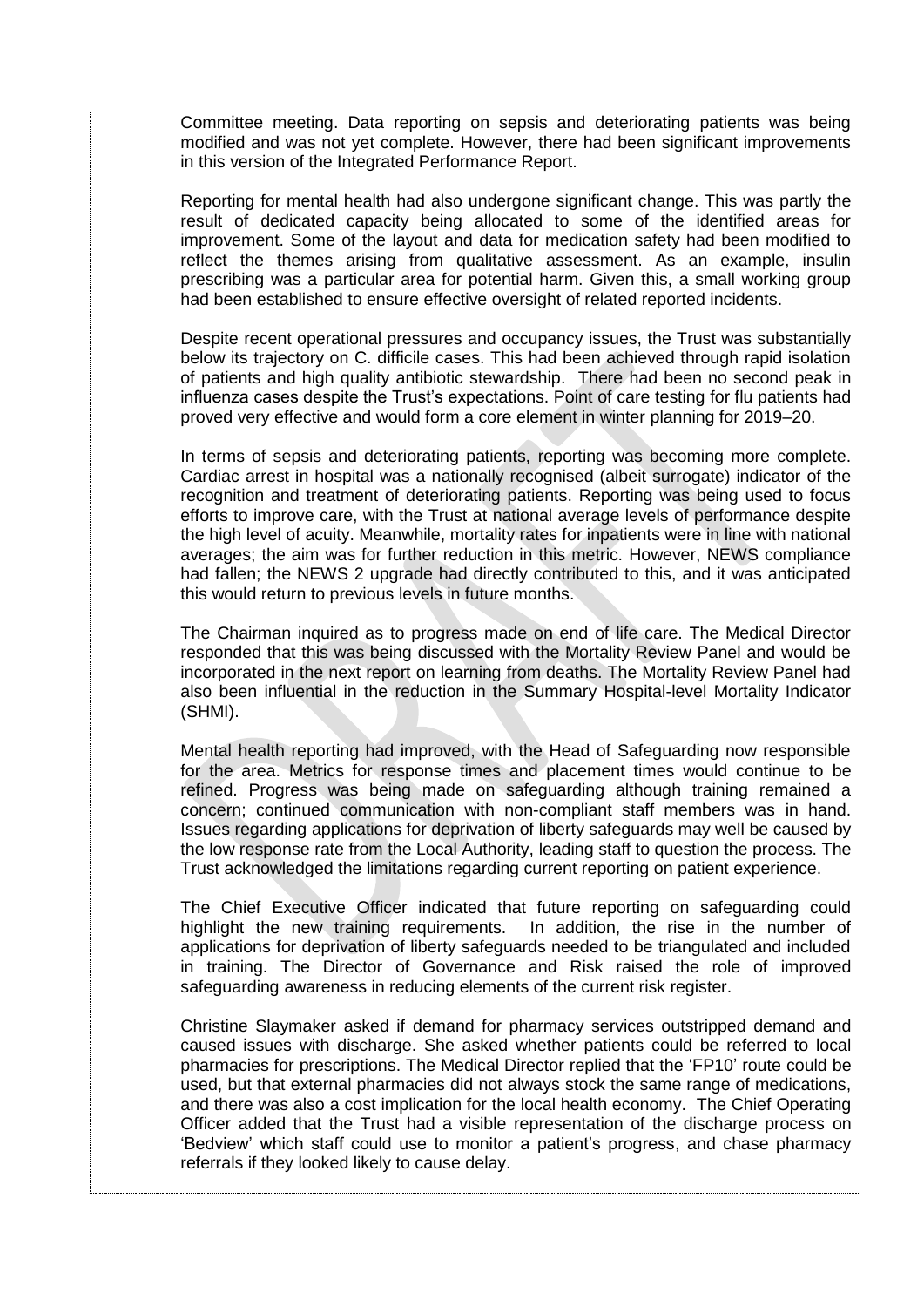|        | The Chief Operating Officer outlined preparations for Easter. Internal reorganisation and<br>the realignment of processes in the complex discharge team (aiming to maintain 40 such<br>discharges a day) would commence on 8 <sup>th</sup> April 2019. A system-wide steering committee<br>would oversee this work, with work on urgent care also being prioritised. The number of<br>incidents of Operational Pressures Escalation Level (OPEL) 3 had risen in February and<br>March 2019; however, on each occasion there had been more timely de-escalation to<br>OPEL 2. The Trust was keen to maintain simple discharges (in particular on Sundays)<br>to allow for greater long term planning as operational pressure decreased.<br>February 2019 had seen seven out of the eight cancer standards achieved. Performance<br>on the 62 day standard stood at 82.4% (a slight increase from the previous month), with<br>diagnostics, urology and colorectal being the main areas of challenge. The urology team<br>had reorganised their work plans after a three week period of work with Trust leadership.<br>In terms of the 18 weeks referral to treatment standard, the number of cancelled<br>operations had decreased, and the Trust's ability to reorganise had assisted progress.<br>Diagnostics performance had improved since January 2019, with oversight and a plan<br>established The long term sustainability plan would be the focus for the immediate<br>future. Performance on stroke care had not shown have the desired sustainability.<br>Workforce issues and processes required improvement; increased funding for the<br>speech and language therapy service would assist with this.<br>The Chairman asked if the frailty assessment unit was appropriately staffed. The Chief<br>Operating Officer responded that it was open, but nursing workforce and vacancy issues<br>were limiting its deployment. Work with the older persons' medicine team to make the<br>transition to a fully functioning unit was underway.<br>The Board noted the update. |
|--------|--------------------------------------------------------------------------------------------------------------------------------------------------------------------------------------------------------------------------------------------------------------------------------------------------------------------------------------------------------------------------------------------------------------------------------------------------------------------------------------------------------------------------------------------------------------------------------------------------------------------------------------------------------------------------------------------------------------------------------------------------------------------------------------------------------------------------------------------------------------------------------------------------------------------------------------------------------------------------------------------------------------------------------------------------------------------------------------------------------------------------------------------------------------------------------------------------------------------------------------------------------------------------------------------------------------------------------------------------------------------------------------------------------------------------------------------------------------------------------------------------------------------------------------------------------------------------------------------------------------------------------------------------------------------------------------------------------------------------------------------------------------------------------------------------------------------------------------------------------------------------------------------------------------------------------------------------------------------------------------------------------------------------------------------------------------------------------------|
|        |                                                                                                                                                                                                                                                                                                                                                                                                                                                                                                                                                                                                                                                                                                                                                                                                                                                                                                                                                                                                                                                                                                                                                                                                                                                                                                                                                                                                                                                                                                                                                                                                                                                                                                                                                                                                                                                                                                                                                                                                                                                                                      |
|        |                                                                                                                                                                                                                                                                                                                                                                                                                                                                                                                                                                                                                                                                                                                                                                                                                                                                                                                                                                                                                                                                                                                                                                                                                                                                                                                                                                                                                                                                                                                                                                                                                                                                                                                                                                                                                                                                                                                                                                                                                                                                                      |
| 091.19 | <b>Draft Quality Account - priorities</b>                                                                                                                                                                                                                                                                                                                                                                                                                                                                                                                                                                                                                                                                                                                                                                                                                                                                                                                                                                                                                                                                                                                                                                                                                                                                                                                                                                                                                                                                                                                                                                                                                                                                                                                                                                                                                                                                                                                                                                                                                                            |
|        | This item was deferred to the May meeting.                                                                                                                                                                                                                                                                                                                                                                                                                                                                                                                                                                                                                                                                                                                                                                                                                                                                                                                                                                                                                                                                                                                                                                                                                                                                                                                                                                                                                                                                                                                                                                                                                                                                                                                                                                                                                                                                                                                                                                                                                                           |
| 092.19 | <b>Corporate Risk Register</b>                                                                                                                                                                                                                                                                                                                                                                                                                                                                                                                                                                                                                                                                                                                                                                                                                                                                                                                                                                                                                                                                                                                                                                                                                                                                                                                                                                                                                                                                                                                                                                                                                                                                                                                                                                                                                                                                                                                                                                                                                                                       |
|        | The Director of Governance and Risk advised that all risks on the Corporate Risk<br>Register had been updated since its previous presentation to the Board, and that the<br>covering report now included increased analysis, with particular reference to movement<br>in risks. All corporate level risks were included, regardless of score. The risk relating to<br>departure from the European Union having risen whilst six others had been reduced. A<br>number of safeguarding risk were amongst these. It was noted that winter pressures<br>also had an impact on the scoring of certain risks. Pharmacy and medicine<br>management were also prominent on the register, with a medicine management action<br>plan being overseen by the Quality and Performance Committee. A revised heat map<br>was also included, as were graphs showing the movement of risks over time. The<br>Chairman welcomed the approach and acknowledged the importance of reporting the<br>Corporate Risk Register to the Board.                                                                                                                                                                                                                                                                                                                                                                                                                                                                                                                                                                                                                                                                                                                                                                                                                                                                                                                                                                                                                                                                 |
|        | The Board noted the update.                                                                                                                                                                                                                                                                                                                                                                                                                                                                                                                                                                                                                                                                                                                                                                                                                                                                                                                                                                                                                                                                                                                                                                                                                                                                                                                                                                                                                                                                                                                                                                                                                                                                                                                                                                                                                                                                                                                                                                                                                                                          |
| 093.19 | Workforce and Organisational Development Committee feedback                                                                                                                                                                                                                                                                                                                                                                                                                                                                                                                                                                                                                                                                                                                                                                                                                                                                                                                                                                                                                                                                                                                                                                                                                                                                                                                                                                                                                                                                                                                                                                                                                                                                                                                                                                                                                                                                                                                                                                                                                          |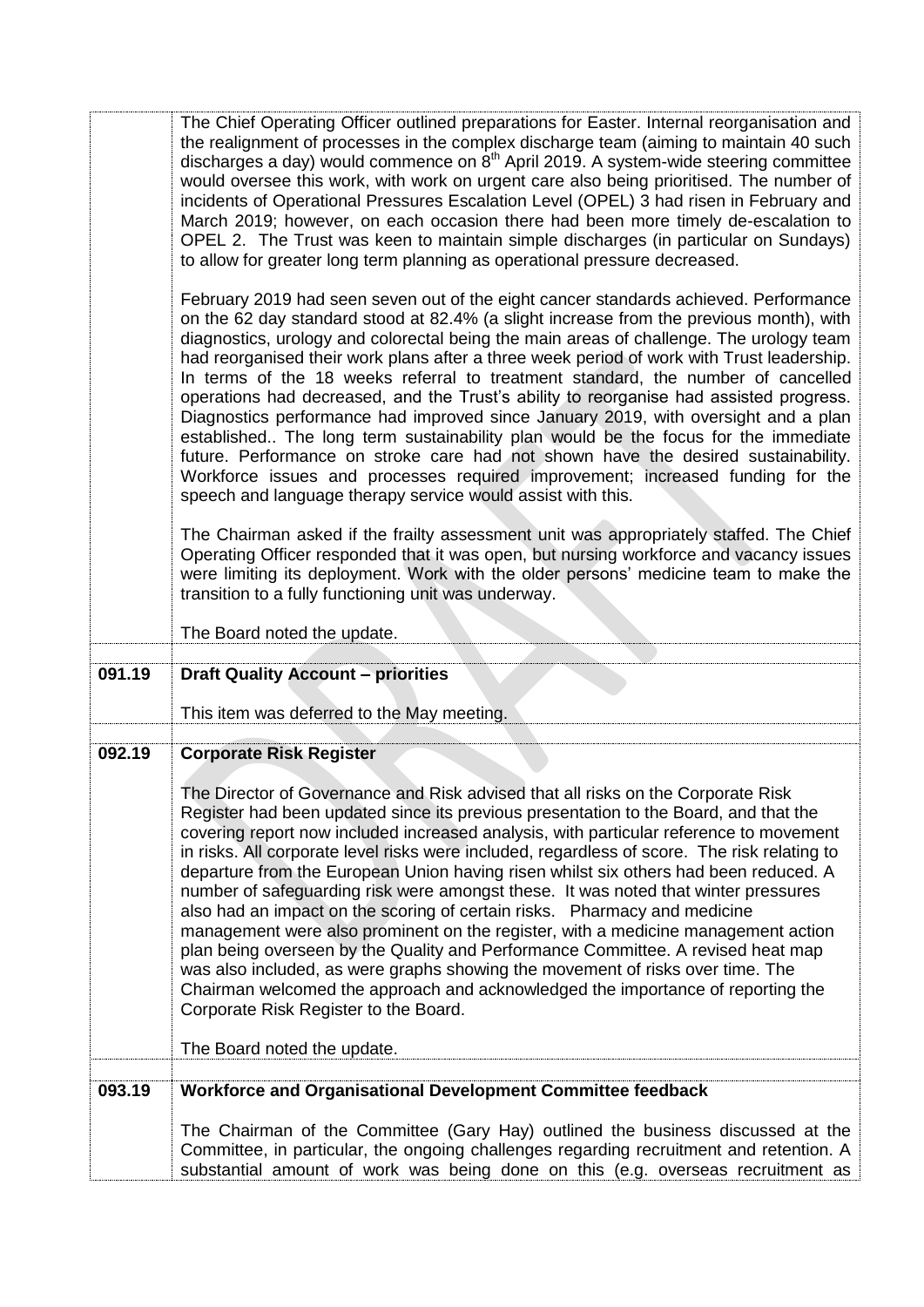|        | mentioned in minute 087.19), with a report on areas where recruitment was particularly<br>challenging to return to the Committee on $17th$ April 2019. On the workforce cost<br>improvement plan, the Committee had sought details on the shortfall for 2018-19 and<br>the alterations in approach for 2019–20. The staff survey had been assessed and would<br>be discussed at this meeting under minute 095.19. The Committee also raised the need<br>for more emphasis on equality and diversity, with the annual report on this matter to be<br>taken by the Committee on 17 <sup>th</sup> April 2019. The Chief Executive Officer added that<br>workforce cost improvements for 2019-20 may require revision.                                                                                                     |
|--------|------------------------------------------------------------------------------------------------------------------------------------------------------------------------------------------------------------------------------------------------------------------------------------------------------------------------------------------------------------------------------------------------------------------------------------------------------------------------------------------------------------------------------------------------------------------------------------------------------------------------------------------------------------------------------------------------------------------------------------------------------------------------------------------------------------------------|
|        | The Board noted the report.                                                                                                                                                                                                                                                                                                                                                                                                                                                                                                                                                                                                                                                                                                                                                                                            |
| 094.19 | Workforce and organisational development performance analysis                                                                                                                                                                                                                                                                                                                                                                                                                                                                                                                                                                                                                                                                                                                                                          |
|        | The Director of Workforce and Organisational Development introduced the amended<br>reporting for her area, which provided greater focus in the commentary and offered more<br>measures for analysis. The next Workforce and Organisational Development Committee<br>meeting would be considering revised workforce measures, metrics and standards.                                                                                                                                                                                                                                                                                                                                                                                                                                                                    |
|        | The funded workforce had now been agreed with finance; any changes to this would be<br>monitored through a change control process and reported to the Committee. Work on<br>recruitment and retention was being undertaken in order to reduce the temporary<br>workforce at the Trust. It was reported that 850 people had attended the recent careers<br>fair, whilst hard to recruit areas were also being targeted. Shift fill by Bank Partners had<br>increased, reducing spend on agency staff. 'Time to recruit' reporting was also evolving<br>in order to ensure that the most suitable metrics were received by the Board.<br>Improvements in turnover had been evident throughout 2019, although the Trust was<br>unlikely to achieve its target - which would be reviewed by the Committee.                 |
|        | The stability index was above its target. However, further research had highlighted the<br>need for more staff to be retained beyond their first year. As a result, this matter would<br>be revisited. Meanwhile, sickness absence was below the Wessex average but above<br>the Trust's target; therefore, this may also require revision. The vacancy rate had<br>fluctuated; it was intended to drive this down given the finalisation of the establishment.<br>Compliance with completion of appraisals would continue to be monitored.                                                                                                                                                                                                                                                                            |
|        | Gary Hay noted the amount of work being undertaken, and the incorporation of the<br>comments of the Workforce and Organisational Development Committee in reporting.<br>Martin Rolfe concurred with this, and also asked if measures where continued<br>performance at static levels indicated that they may not be appropriate to evaluate<br>change should be reviewed. The Chairman welcomed the changes in reporting.                                                                                                                                                                                                                                                                                                                                                                                              |
|        | The Board accepted the report.                                                                                                                                                                                                                                                                                                                                                                                                                                                                                                                                                                                                                                                                                                                                                                                         |
| 095.19 | <b>National Staff Survey analysis</b>                                                                                                                                                                                                                                                                                                                                                                                                                                                                                                                                                                                                                                                                                                                                                                                  |
|        | The Director of Workforce and Organisational Development introduced the survey<br>results, which had been shared with Board members, staff and divisions. Although the<br>response rate had declined slightly, it was still well above the national average. The<br>dashboard indicated that of the ten themes, three were above average, four were in line<br>with national averages and three were below this level. One theme had improved within<br>the Trust since 2017, along with four specific measures. Four had remained constant,<br>whilst five had declined and would be the focus of improvement plans. A heat map had<br>also been created to identify areas for deep dives. In particular, equality & diversity,<br>health & wellbeing, work pressures and bullying & harassment had been specified as |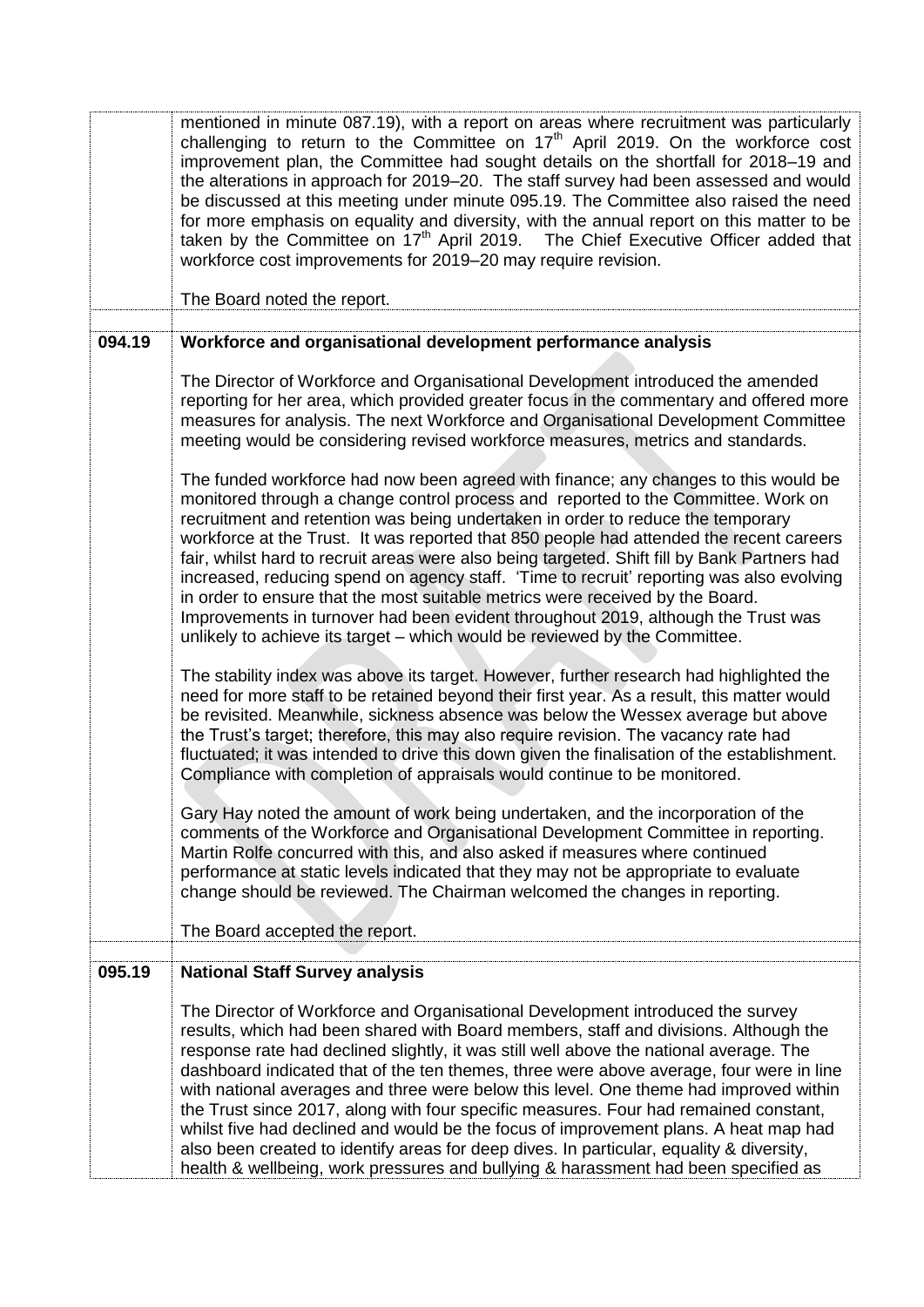|        | suitable for more detailed investigation. An organisation wide Improvement Plan would<br>be presented to the Workforce and Organisational Development Committee and then the<br>Board.<br>The Chairman asked how results were communicated. The Director of Communications<br>and Engagement informed the Board that any related messages (e.g. bullying and<br>harassment) would refer to the survey. Feedback from culture change agents had<br>indicated that this was one potential means by which the impact of communication could<br>be increased. A corporate message from the Chief Executive Officer had also been<br>issued, as had local divisional messages.<br>Martin Rolfe asked if the results had been examined from a leadership perspective, and<br>whether management and staff views were aligned. The Director of Workforce and<br>Organisational Development informed the Board that this had not yet taken place but<br>was possible using the systems available. Christine Slaymaker noted the decline in<br>scoring for effective communication by senior managers; she suggested that as<br>expectations rise, managers may have to remain consistent in their approach, despite<br>the feedback. David Parfitt asked if it was the case that over half of Trust staff had faced<br>abuse; this was confirmed, although it included verbal as well as physical abuse. He also<br>sought an indication as to whether the overall picture was better or worse than 2017; this |
|--------|--------------------------------------------------------------------------------------------------------------------------------------------------------------------------------------------------------------------------------------------------------------------------------------------------------------------------------------------------------------------------------------------------------------------------------------------------------------------------------------------------------------------------------------------------------------------------------------------------------------------------------------------------------------------------------------------------------------------------------------------------------------------------------------------------------------------------------------------------------------------------------------------------------------------------------------------------------------------------------------------------------------------------------------------------------------------------------------------------------------------------------------------------------------------------------------------------------------------------------------------------------------------------------------------------------------------------------------------------------------------------------------------------------------------------------------------------------------------------------------------------------|
|        | was unclear given the changes in the measures reported in the survey.<br>The Chief Executive Officer added that the document should not be viewed in isolation,<br>given the other sources available. Staff views on the most effective means of<br>communication were also being taken on board. A series of Listening Into Action events<br>would be held to reinforce this and identify the key trust-wide issues for prioritisation.<br>Christine Slaymaker suggested that using different categories for statistical analysis<br>could provide new perspectives on the information presented.<br>The Board noted the survey.                                                                                                                                                                                                                                                                                                                                                                                                                                                                                                                                                                                                                                                                                                                                                                                                                                                                      |
| 096.19 | <b>Freedom to Speak Up</b><br>The Director of Governance and Risk updated the Board on the work over the last year.<br>The related data was largely in line with national averages. The referrals to the Freedom<br>to Speak Up Guardian also reflected the findings of the staff survey. Commitment to the<br>Freedom to Speak Up self-assessment was also sought, as was reflection of the<br>process in the workforce strategy. The amalgamation of processes was also proposed.<br>On the three points above, the Board gave its approval.<br>The Chairman indicated an interest in receiving information on the speed of resolution.<br>The Director of Governance and Risk stated that this could be hard to measure or<br>misleading, with some cases (e.g. relationship management) requiring longer<br>procedures. However, this could be included in future reporting in terms of number of<br>cases closed to the satisfaction of the staff member making the report.<br>David Parfitt asked if this matter should be co-ordinated with the incident reporting<br>discussed by Quality and Performance Committee at its March 2019 meeting. Whilst the<br>Director of Governance and Risk noted the possibility for issues raised by these matters<br>to be at variance, she would raise it with the Freedom to Speak Up Guardian.<br><b>Action: DGR</b>                                                                                                                                    |
|        | There was clarity regarding initial reporting (as all incidents were logged via the Datix<br>system). It was also indicated to staff that the Freedom to Speak Up system was not the<br>initial procedure to use. Christine Slaymaker sought guidance as to whether one                                                                                                                                                                                                                                                                                                                                                                                                                                                                                                                                                                                                                                                                                                                                                                                                                                                                                                                                                                                                                                                                                                                                                                                                                                |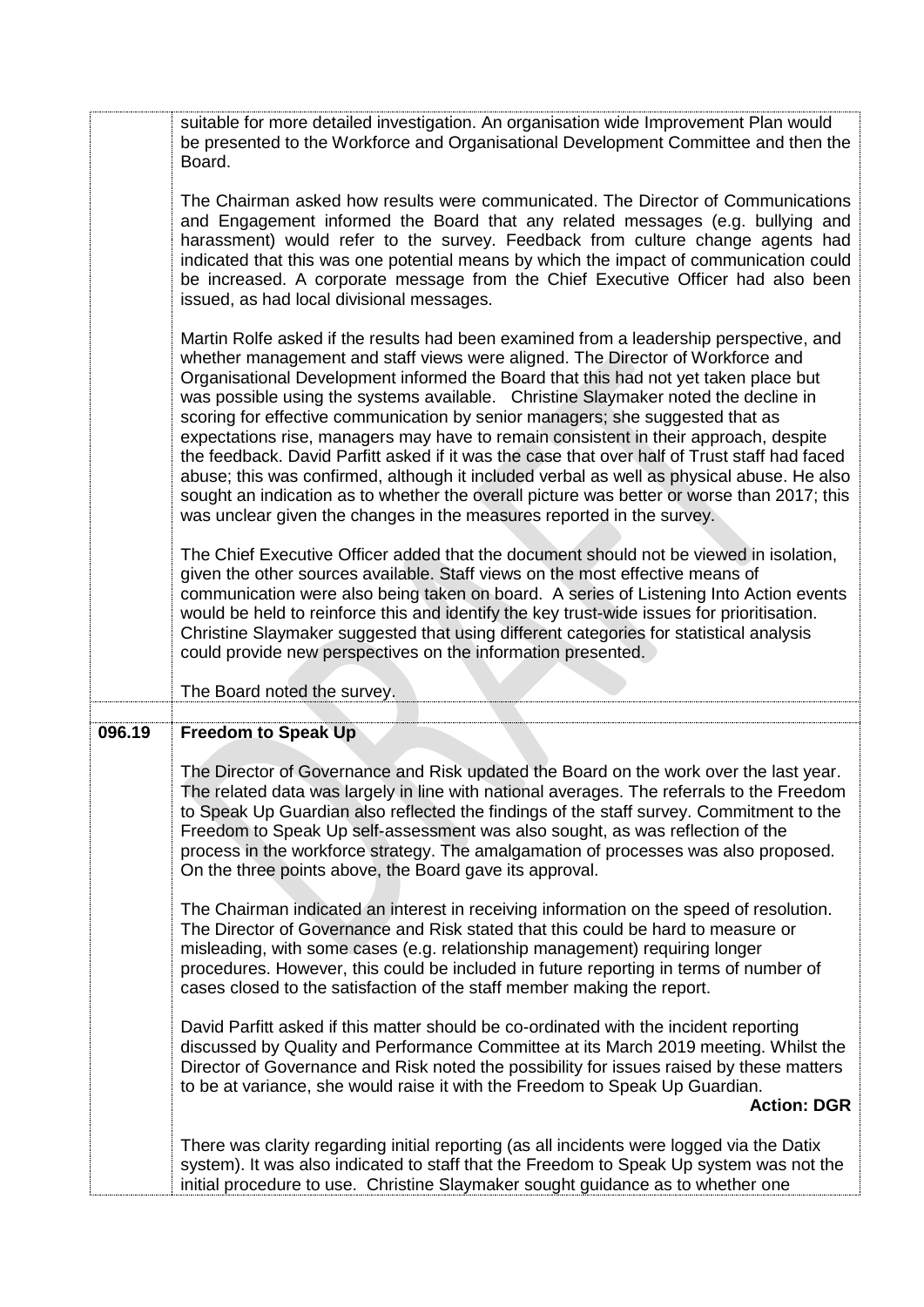|        | committee needed to be the lead body for whistleblowing matters; the Director of<br>Governance and Risk would ensure that internal, external and Freedom to Speak Up<br>information on the Trust would be triangulated and reported as appropriate.<br>The Board noted the report.                                                                                                                                                                                                                                                                                                                                                                                                                                                                                                                                                                                                                                                                                                                                                                                                                                                                                                                                                                                                                                                                                                                                                                                                                                                                                                                                                                                                                                                                                                                                        |
|--------|---------------------------------------------------------------------------------------------------------------------------------------------------------------------------------------------------------------------------------------------------------------------------------------------------------------------------------------------------------------------------------------------------------------------------------------------------------------------------------------------------------------------------------------------------------------------------------------------------------------------------------------------------------------------------------------------------------------------------------------------------------------------------------------------------------------------------------------------------------------------------------------------------------------------------------------------------------------------------------------------------------------------------------------------------------------------------------------------------------------------------------------------------------------------------------------------------------------------------------------------------------------------------------------------------------------------------------------------------------------------------------------------------------------------------------------------------------------------------------------------------------------------------------------------------------------------------------------------------------------------------------------------------------------------------------------------------------------------------------------------------------------------------------------------------------------------------|
| 097.19 | <b>Audit Committee feedback</b>                                                                                                                                                                                                                                                                                                                                                                                                                                                                                                                                                                                                                                                                                                                                                                                                                                                                                                                                                                                                                                                                                                                                                                                                                                                                                                                                                                                                                                                                                                                                                                                                                                                                                                                                                                                           |
|        | The meeting on 25 <sup>th</sup> March 2019 had not been quorate. As a result, its recommendations<br>would be taken to the next full meeting of the Committee for approval. The Chairman<br>reminded members that their attendance was vital to ensure that business could be<br>transacted. However, the intervention of commitments for members at short notice was<br>recognised.<br>It was reported that TIAA had been re-appointed as the Trust's Internal Auditors by the<br>Trust Leadership Team.                                                                                                                                                                                                                                                                                                                                                                                                                                                                                                                                                                                                                                                                                                                                                                                                                                                                                                                                                                                                                                                                                                                                                                                                                                                                                                                 |
|        | The Board noted the update.                                                                                                                                                                                                                                                                                                                                                                                                                                                                                                                                                                                                                                                                                                                                                                                                                                                                                                                                                                                                                                                                                                                                                                                                                                                                                                                                                                                                                                                                                                                                                                                                                                                                                                                                                                                               |
|        |                                                                                                                                                                                                                                                                                                                                                                                                                                                                                                                                                                                                                                                                                                                                                                                                                                                                                                                                                                                                                                                                                                                                                                                                                                                                                                                                                                                                                                                                                                                                                                                                                                                                                                                                                                                                                           |
| 098.19 | Directors' and Non-Executive Directors' reflections on the meeting<br>The Director of Strategy and Performance welcomed the clear links between parts of the<br>agenda. She also valued the divisional presentations which helped present a more<br>diverse view of the Trust. David Parfitt indicated that the discussion of finance had been<br>very productive. The Director of Governance and Risk felt that the Board was moving<br>away from discussing only data, to fulfil a more analytical and valuable role. Christine<br>Slaymaker noted the importance of quality, and the need for making a difference rather<br>than focusing on task alone. Given this, prioritisation would be imperative. Clinical<br>expertise amongst the Non-Executives would also be vital in having the desired impact.<br>The Director of Communications and Engagement appreciated the reordering of the<br>agenda which gave rise to a more developed conversation on finance.<br>Martin Rolfe noted the more analytical discussion regarding the staff survey, rather than<br>seeking short term reactive solutions. Gary Hay felt that triangulation was developing,<br>and the Board was avoiding complacency in its search for improvement. The Chief<br>Operating Officer had seen a focus on people, process and engagement which would<br>deliver improvement. Roger Burke-Hamilton was anticipating the opportunity to use the<br>divisional presentations to consider how change could be delivered using an evidence<br>base and taking an innovative approach. The dialogue had improved since his term of<br>office had started.<br>The Chief Financial Officer stated that the pre-work on the Operational Plan had been<br>very productive and positive. It had provoked a conversation on how reporting could be |
|        | modified in a number of areas. The Medical Director concurred with the observations<br>regarding an improved analytical focus and its potential to drive future improvement. The<br>divisional presentation also helped with staff engagement and Board visibility; this could<br>be encouraged in other ways (e.g. service level presentations). The Director of<br>Workforce and Organisational Development noted the cultural issues discussed at the<br>meeting and the need to embed change to drive improvements in performance.                                                                                                                                                                                                                                                                                                                                                                                                                                                                                                                                                                                                                                                                                                                                                                                                                                                                                                                                                                                                                                                                                                                                                                                                                                                                                    |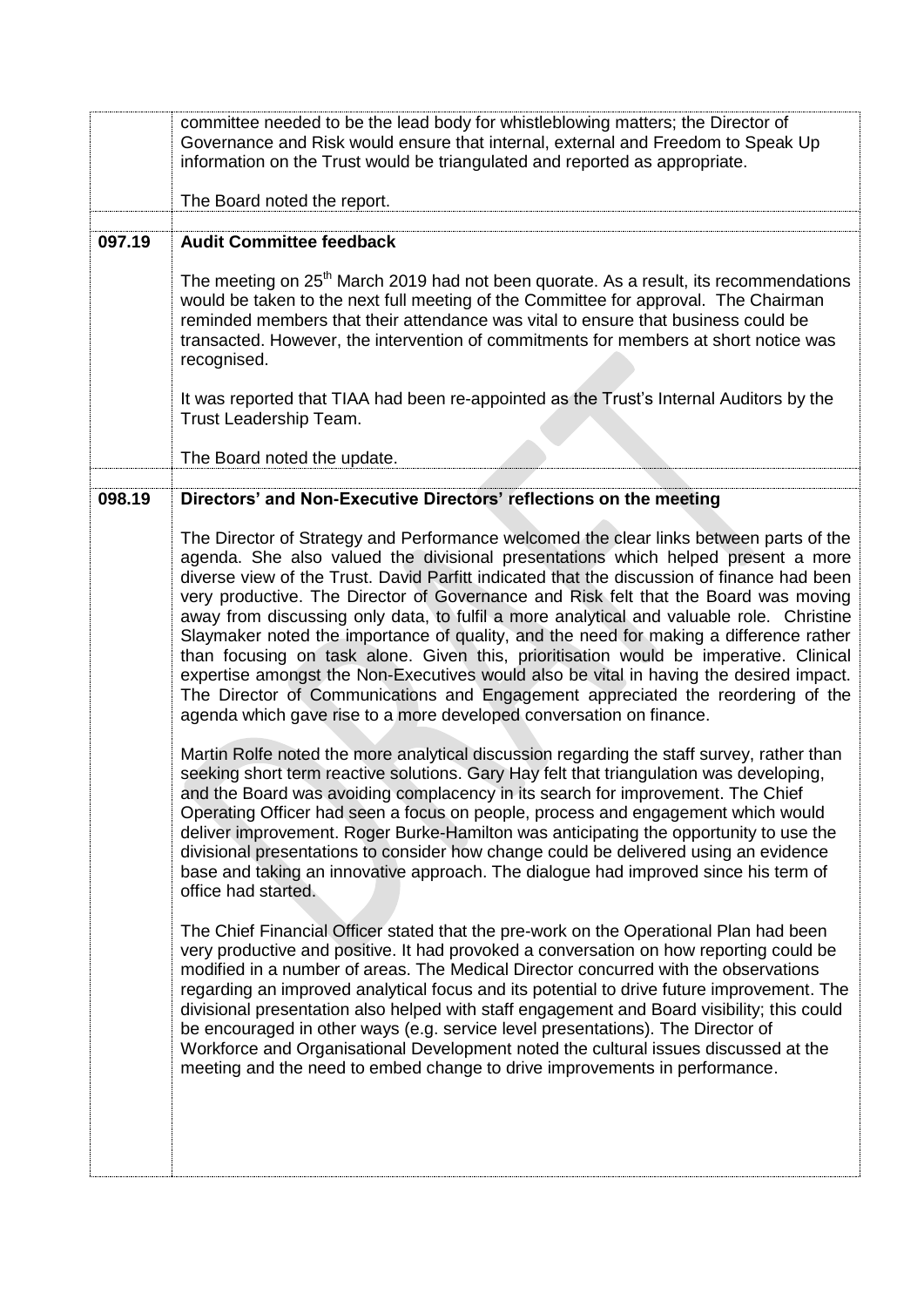|        | The Chief Executive stated that triangulation was pivotal in understanding the underlying<br>issues and holding informed discussions. He was also very satisfied to see the Board's<br>commitment to maintaining its strategy rather than launching initiatives in response to<br>short term concerns. The Chairman echoed this comment and the need to adhere to<br>identified priorities.                                                                                                                                                                       |
|--------|-------------------------------------------------------------------------------------------------------------------------------------------------------------------------------------------------------------------------------------------------------------------------------------------------------------------------------------------------------------------------------------------------------------------------------------------------------------------------------------------------------------------------------------------------------------------|
| 099.19 | <b>Record of attendance</b>                                                                                                                                                                                                                                                                                                                                                                                                                                                                                                                                       |
|        | The record of attendance was noted.                                                                                                                                                                                                                                                                                                                                                                                                                                                                                                                               |
| 100.19 | Opportunity for the public to ask questions relating to today's Board meeting                                                                                                                                                                                                                                                                                                                                                                                                                                                                                     |
|        | The following questions were submitted to the Board prior to the meeting. The<br>Chairman gave the responses set out below:                                                                                                                                                                                                                                                                                                                                                                                                                                       |
|        | 1. Is every member of the Trust Board committed to ensuring the Trust Values are<br>demonstrated through their own personal role modelling?                                                                                                                                                                                                                                                                                                                                                                                                                       |
|        | We are working together as a Board, taking into account the feedback and advice from<br>our Cultural Change Agents in particular, to understand how best we can individually<br>and collectively demonstrate the Trust Values. For example, at our last meeting, we<br>discussed and agreed the Code of Conduct that relates to the conduct of the members<br>of the Trust Board and we are committed to continue this work through our own Board<br>development work and accept that this will always be something that we need to<br>measure ourselves against. |
|        | 2. If so, can the Chairman of the Trust give a public assurance that any incident or<br>occurrence where this is not shown to be the case is dealt with regardless of an<br>individual's position within the organisation?                                                                                                                                                                                                                                                                                                                                        |
|        | I can give assurance that if issues are raised about any individual, they will be dealt with<br>in accordance with our policies. These policies apply to everyone regardless of their<br>position in the organisation and provide for a variety of outcomes ranging from<br>mediation, informal action or formal sanction.                                                                                                                                                                                                                                        |
|        | 3. Can the Chairman of the Trust give a public assurance that any complaints or issues<br>or concerns raised against the members of the Board in relation to not demonstrating<br>the Trust values through bullying, inappropriate language or behaviour are<br>investigated thoroughly and the outcomes documented in personal files?                                                                                                                                                                                                                            |
|        | Yes. I can give assurance that complaints or issues raised in accordance with our<br>policies against any Board Member in respect of bullying, inappropriate language or<br>behaviour would be investigated.                                                                                                                                                                                                                                                                                                                                                      |
|        | We rely in particular on our Datix reporting system and Freedom to Speak Up Guardian<br>who offers an accessible, confidential and objective service whereby any such<br>complaints can be fully and fairly investigated and which includes if necessary further<br>investigation of any matter by our senior independent advisor.                                                                                                                                                                                                                                |
|        | Remedial actions can be recommended and can vary from mediation to informal action<br>or formal sanction. Any formal sanction would be recorded on the personal file.                                                                                                                                                                                                                                                                                                                                                                                             |
|        |                                                                                                                                                                                                                                                                                                                                                                                                                                                                                                                                                                   |